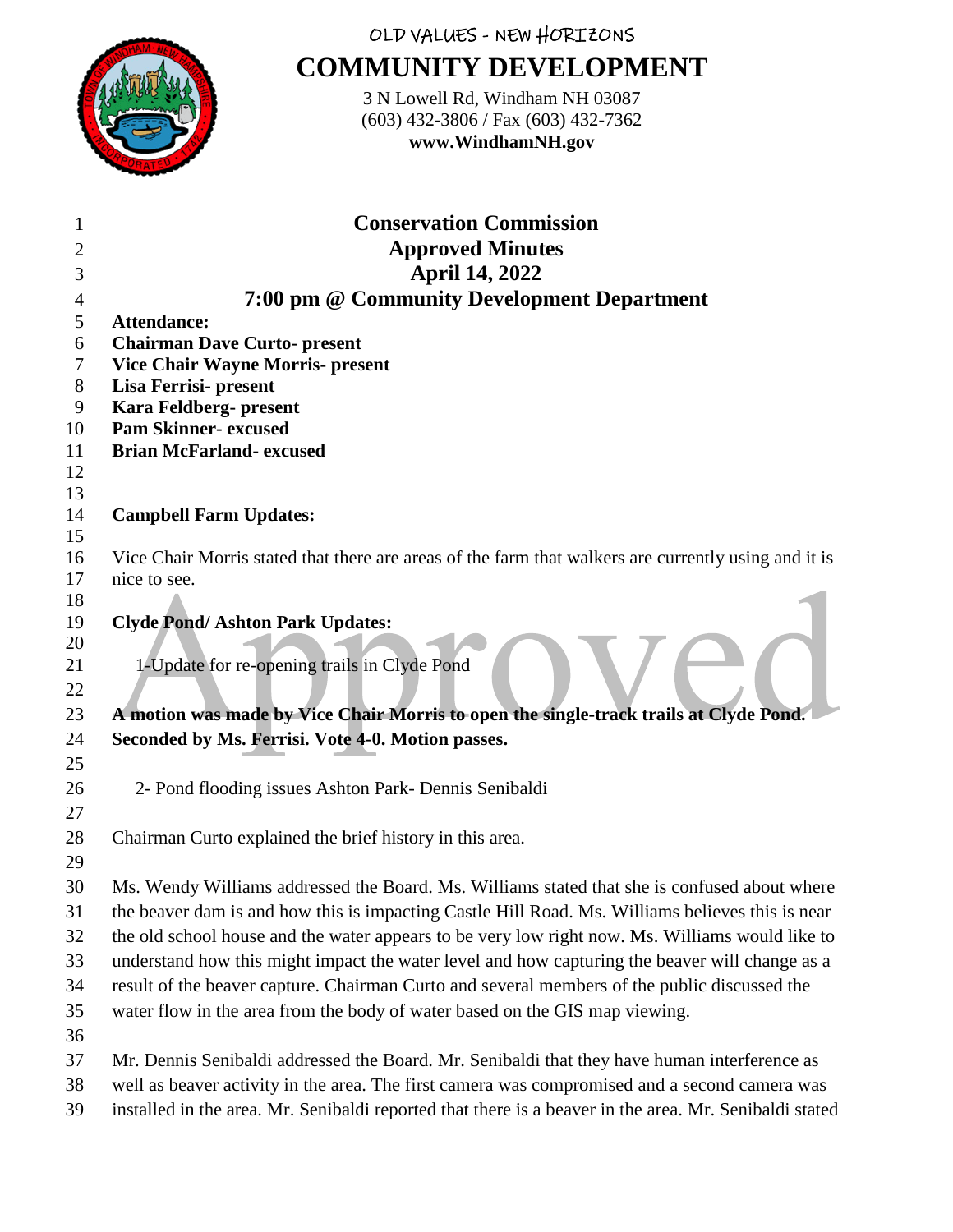that the beaver activity directly impacts Castle Hill Road. Mr. Senibaldi stated that going out there every day will not do anything to reduce the beaver activity/impact. Mr. Senibaldi stated that he has reached out to the company that installs the beaver deceivers which he will also discuss with the Board. Mr. Senibaldi that he does not wish to drain the pond the whole way. Mr. Senibaldi has been in communication with residents about the best way to proceed and the importance of signage in the area. Mr. Senibaldi and the Board discussed beaver deceivers and the installation of berms in the area. Mr. Senibaldi suggested putting stakes out to monitor the movement of water in the area or a board that would help manage the water. Mr. Senibaldi stated that the water needed to be far enough back to allow for road construction. Mr. Senibaldi stated that there are a lot of trees in the area that need to be cut down, partly because of the water level. Chairman Curto stated that his concern is that if this beaver were to be removed, another beaver might move in or the beaver might return. Mr. Senibaldi would be back before this Board again and again to discuss the beavers. That does not appear to be a sustainable solution. Currently, Mr. Senibaldi is dismantling the dam on a regular basis. Vice Chair Morris suggested having volunteers to monitor this until the beaver deceiver company can visit the site. Mr. Senibaldi stated he is concerned about liability issues if volunteers are recruited to take down the work of the beavers. Mr. Senibaldi stated that the beavers would not be released back in Windham. Chairman Curto opened up discussion to the public. 

 Mr. Mark Shenk, 53 Castle Hill Road, addressed the Board. Mr. Shenk stated he has resided here for 33 years. Mr. Shenk stated that the water is very low right now. Mr. Shenk stated that his concern is that the pond is his fire hydrant and if the pond dries up, there is no fire hydrant for the area, including his house. Mr. Shenk stated he would like the pond to come back to normal levels.

 Mr. Scott Stapleton, 65 Castle Hill Road addressed the Board. Mr. Stapleton stated they are out in the pond area daily. Mr. Stapleton stated that the area sometimes turns into a bog instead of a pond. Mr. Stapleton is happy to assist in monitoring the pond. The pond is low so there has been little ice skating and canoeing in the area as has been the case in the past.

- 
- Mr. Paul Gosselin, 75 Castle Hill Road addressed the Board. Mr. Gosselin stated that he has been
- in his home for 22 years and he has never had any issues with flooding on the road. Mr. Gosselin
- does not see the point of draining a pond that is not currently a problem. Mr. Gosselin wonders
- why a wetland is being drained.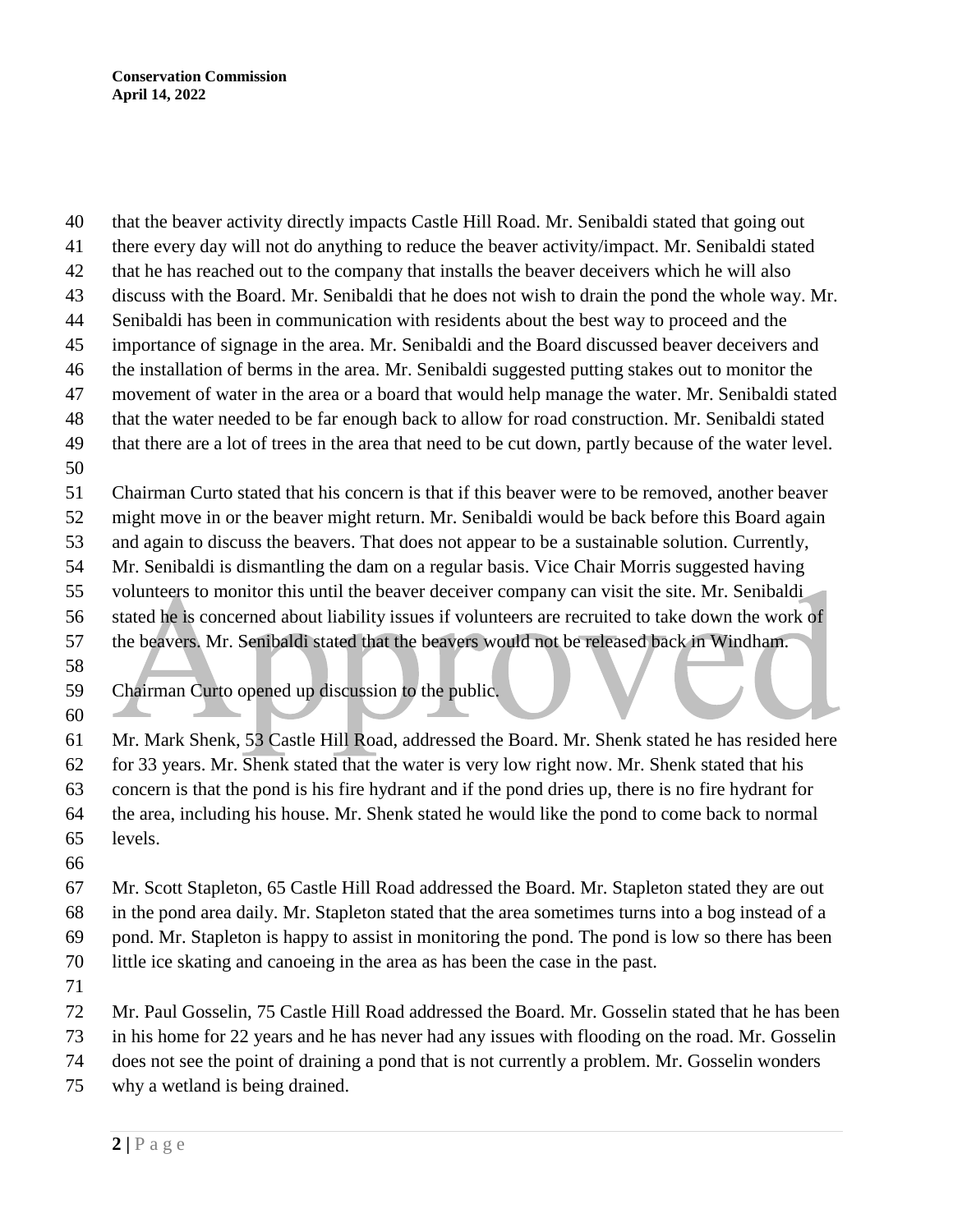| 77       | Ms. Katie Stapleton, 65 Castle Hill Road addressed the Board. Ms. Stapleton stated that there        |
|----------|------------------------------------------------------------------------------------------------------|
| 78       | was a large dam that was 3.5 to 4 feet tall. Ms. Stapleton said there has been beaver activity for   |
| 79       | some time since they moved here about 6 years ago. Ms. Stapleton stated that it is possible that     |
| 80       | the water is not the thing that damaged the road. Ms. Stapleton does not think the removal of the    |
| 81       | beaver was necessary nor is it necessary now. Ms. Stapleton thinks that if the dam and the           |
| 82       | beavers would be left alone, the road and the wetland would be fine. Ms. Stapleton stated that       |
| 83       | there is some pooling in the area that is not attached to the pond. Ms. Stapleton stated that some   |
| 84       | fill near the road may be helpful.                                                                   |
| 85       |                                                                                                      |
| 86       | Ms. Wanda Stanley, 59 Castle Hill Road addressed the Board. Ms. Stanley stated that she walks        |
| 87       | daily with her dogs. Ms. Stanley showed the water level in pictures in certain areas of the pond.    |
| 88       | Ms. Stanley stated that when the pond got to a certain level, it would drain and correct itself. Ms. |
| 89       | Stanley showed the Board pictures of the surrounding conditions specific to the water levels. Ms.    |
| 90       | Stanley stated that her concern is that she has seen the water levels, that they are currently too   |
| 91       | low. Ms. Stanley stated that there is a parking area near her house and they have spread the         |
| 92       | gravel so the parking area is high and away from any high water.                                     |
| 93       |                                                                                                      |
| 94<br>95 | Mr. Schenk addressed the Board once again to discuss the current water level.                        |
| 96       | Ms. Michelle O'Leary, 44 Castle Hill Road addressed the Board. Ms. O'Leary stated that she has       |
| 97       | seen water in the other direction but never on this side of the road. Ms. O'Leary would like to      |
| 98       | know more about why it needs to be done (the draining of the pond).                                  |
| 99       |                                                                                                      |
| 100      | Ms. Wendy Williams addressed the Board. Ms. Williams asked if this is really an area of              |
| 101      | concern.                                                                                             |
| 102      |                                                                                                      |
| 103      | Ms. Katie Stapleton showed on the map where the drainage area was and where the beaver often         |
| 104      | built and rebuilt the dam. Ms. Stapleton stated she does not think the current conditions require    |
| 105      | as much scrutiny as it has currently received.                                                       |
| 106      |                                                                                                      |
| 107      | Vice Chair Morris asked if this was going to be a reconstruction of the road; he asked this of Mr.   |
| 108      | Senibaldi.                                                                                           |
| 109      |                                                                                                      |
| 110      | Mr. Senibaldi addressed the Board once again. Mr. Senibaldi stated that a professional trapper       |
| 111      | would not through an animal back into a body of water; this was in response to a photo of a dead     |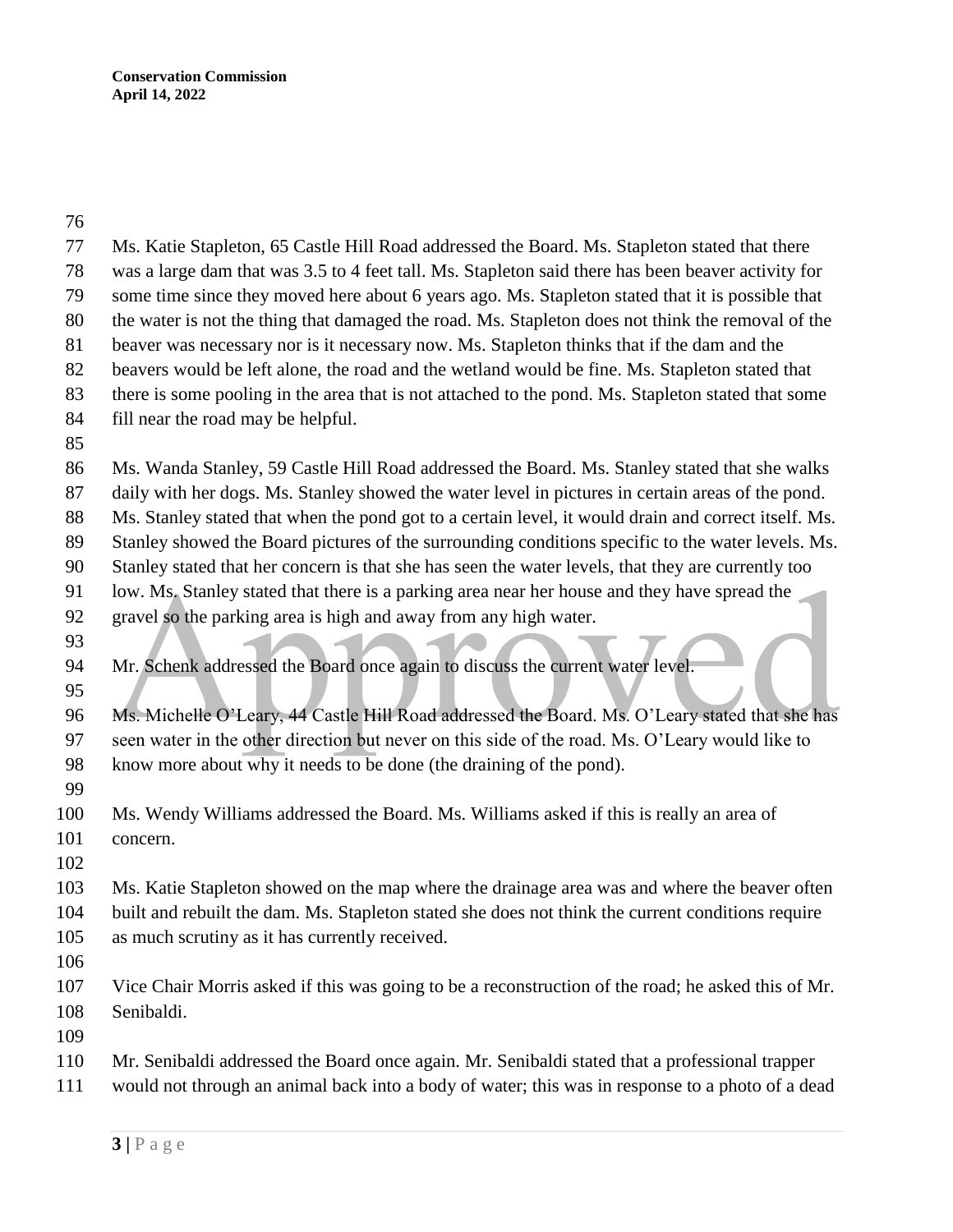**|** P a g e muskrat that was found in the area. Mr. Senibaldi stated that water that close to a road often causes long term issues on a road such as heaving or cracks. Mr. Senibaldi stated that water that close to the road is not conducive to road construction. Mr. Senibaldi is not interested in draining the entire body of water. Mr. Senibaldi is interested in draining the pond low enough to allow for the construction and then it can be raised once again. Mr. Senibaldi stated that he would like to do everything he can to preserve conservation land as a former Conservation Commission member. Mr. Senibaldi stated that it is important to manage the water level on the road for the sake of construction while balancing conservation. Ms. Wendy Williams addressed the Board. Ms. Williams stated that it sounds like they are "punishing" the beaver for the same of some intervention from humans. Ms. Williams stated that it seems premature to trap the beavers. Ms. Williams stated that there was no mal intent on behalf of Ms. Stanley regarding the muskrat photo; she was simply sharing the current conditions and there was no personal attack intended. Mr. Gosselin addressed the Board once again. Ms. Gosselin asked for clarity around what might be considered a water level that was acceptable for the area before intervention was needed. Mr. Gosselin stated that the muskrat was a natural incident, not the result of a trap. Mr. Schenk asked if the road could be staked so the water level could be monitored and properly maintained. Ms. Stapleton stated that she and other neighbors are interested in communicating the levels of the water and they are in support of the project and would like communication to remain open with the town. Ms. Stanley stated she apologizes if the picture of the muskrat was misconstrued. Ms. Stanley stated that she had not seen a large rock wall; she had only seen a partial buildup of rocks. Mr. Senibaldi stated that the buildup of rocks was from human intervention, not the beavers. Vice Chair Morris stated that it sounds like the neighbors would like reassurance that the water level will remain approximately the same until the professional coming to install the beaver deceiver comes to the area. Chairman Curto asked if it was possible for Mr. Senibaldi to put stakes in the area to monitor the water levels. Chairman Curto stated that he would like the Board to go out and look at the bridge and possible replace it with a slightly higher bridge. Chairman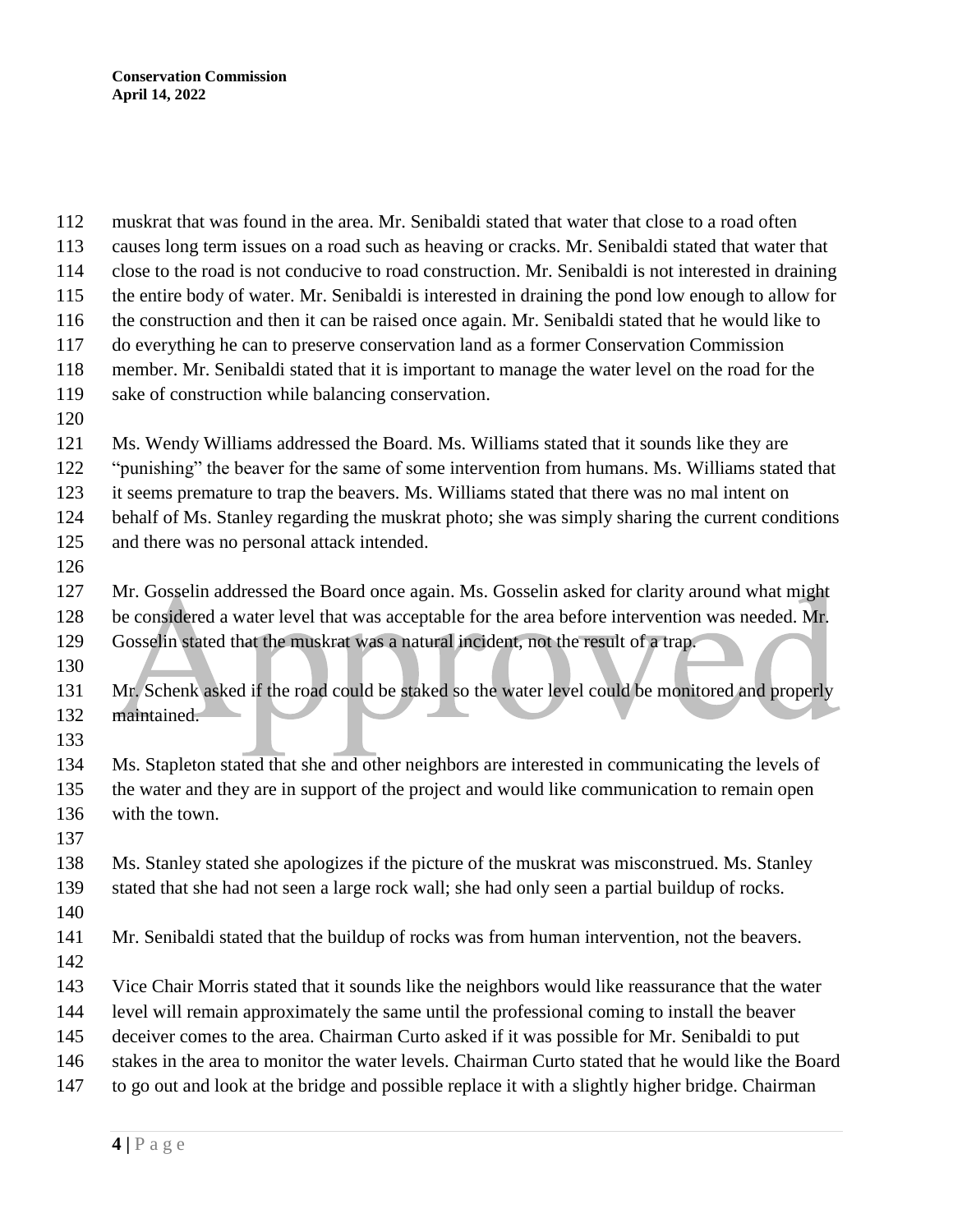- Curto stated it might be important to have an engineer to come and take a look at the area as
- well. Chairman Curto read the violations of the Conservation Commission by laws and what
- actions in the area might be considered violations. Chairman Curto does not think it is necessary
- to go and trap the beaver. Chairman Curto stated that pictures were important from both the
- cameras and cell phones if possible.
- 

 Mr. Senibaldi stated that he has no issue not trapping a beaver. Vice Chair Morris stated that it is important to have the professional with knowledge about beavers to visit the other sites in town where there is beaver activity in town.

## **Deer Leap/ Moeckel Pond Updates:**

- 1- ADA walkway paving- Dennis Senibaldi
- Mr. Senibaldi addressed the Board to discuss the paving/surface options for the area. Mr.
- Senibaldi stated this would be from the edge of the parking lot to where the gate is.
- **A motion was made by Vice Chair Morris to approve the paving of the walkway of the**
- **Moeckel Pond Dam/ Simpson Boat Launch area. Seconded by Ms. Feldberg. Vote 4-0.**
- **Motion passes.**
- 
- 2- Vandalism
- Chairman Curto discussed the vandalism in conservation areas and the need for cameras in some areas to try to deter such activity.
- 
- **Fosters Pond/ Greenway Updates:**
- 
- 174 1- Work in the recreation Trail (Parcel 9-A 770) Joe Maynard

Mr. Joseph Maynard from Benchmark LLC addressed the Board. Mr. Maynard that this is a

recreational trail in the area of Kendall Pond Road. Mr. Maynard stated that the application

would like to move forward with this permit but the trail runs through town owned land. Mr.

Maynard stated that he must go before the Board of Selectmen and before he goes there, he

thought it might be important to get input from the Conservation Commission.

- 
- Vice Chair Morris asked if the structure could be pulled any further from the wetland. Mr.

Maynard stated that he might be able to curve the driveway slightly but he was trying to keep his

- curves sort of minimal. Mr. Maynard that there are other variances attached to this project but
- right now, he is coming before the Board to discuss the feasibility of this trail. Mr. Maynard and
- the Board also discussed the Dredge and Fill application that Mr. Maynard will be applying for.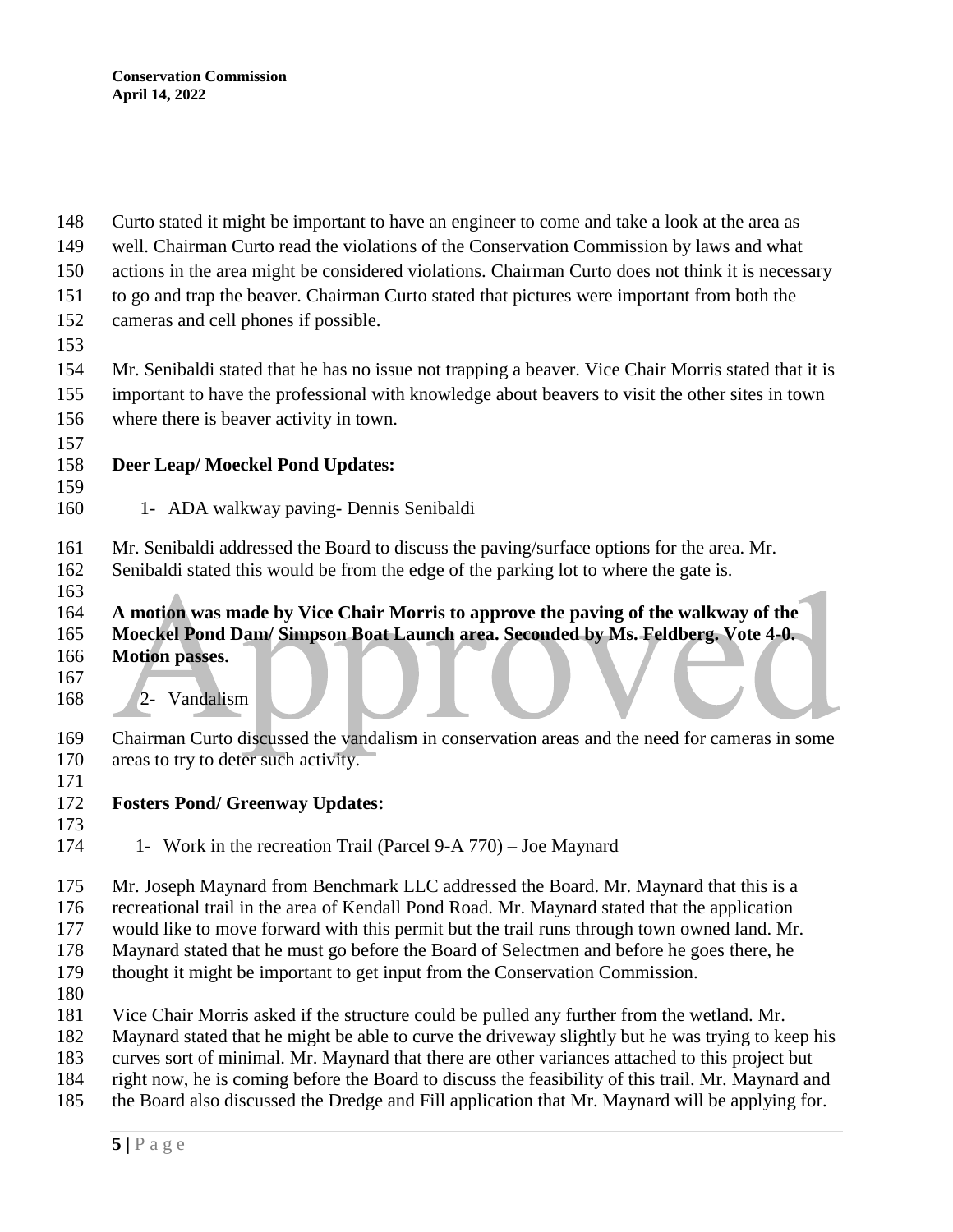| 186 |                                                                                                |
|-----|------------------------------------------------------------------------------------------------|
| 187 | The Conservation Commission discussed sending a representative to the Board of Selectmen       |
| 188 | meeting to discuss the project.                                                                |
| 189 |                                                                                                |
| 190 | Rt. 28/McIvaine Forest Updates: N/A                                                            |
| 191 |                                                                                                |
| 192 | Other Conservation lands and Easements Updates: N/A                                            |
| 193 |                                                                                                |
| 194 | <b>Miscellaneous items:</b>                                                                    |
| 195 | 1- Beaver Policy discussion                                                                    |
| 196 | (This was taken as a later item on the agenda once the public and applicants had spoken and    |
| 197 | presented about specific cases.)                                                               |
| 198 |                                                                                                |
| 199 | The Board discussed changing the language around verbal permission, this should be written     |
| 200 | permission. The Board discussed changing the deadline for an application so that the Board has |
| 201 | time to review the application. The Board agrees that the application should be submitted one  |
| 202 | week prior to the next Conservation Commission meeting.                                        |
| 203 |                                                                                                |
| 204 | A motion was made by Vice Chair Morris to approve the Beaver Policy as amended.                |
| 205 | Seconded by Ms. Ferrisi. Vote 4-0. Motion passes.                                              |
| 206 |                                                                                                |
| 207 | Beaver Deceiver installation discussion                                                        |
|     |                                                                                                |
| 208 | (This was part of the discussion as part of Castle Hill Road.)                                 |
| 209 |                                                                                                |
| 210 | 3- Purchase cameras for Conservation lands                                                     |
| 211 | (This was taken as a later item on the agenda once the public and applicants had spoken and    |
| 212 | presented about specific cases.)                                                               |
| 213 |                                                                                                |
| 214 | This will be discussed at the next meeting when Mr. McFarland is present.                      |
| 215 |                                                                                                |
| 216 | Meeting Minutes Review and Approve – 3/10/22, 3/24/22                                          |
| 217 | (This was taken as a later item on the agenda once the public and applicants had spoken and    |
| 218 | presented about specific cases.)                                                               |
| 219 |                                                                                                |
| 220 | A motion was made by Vice Chair Morris to approve the March 10 <sup>th</sup> draft minutes as  |
| 221 | presented. Seconded by Ms. Feldberg. Vote 4-0. Motion passes.                                  |
|     |                                                                                                |

**ZBA:**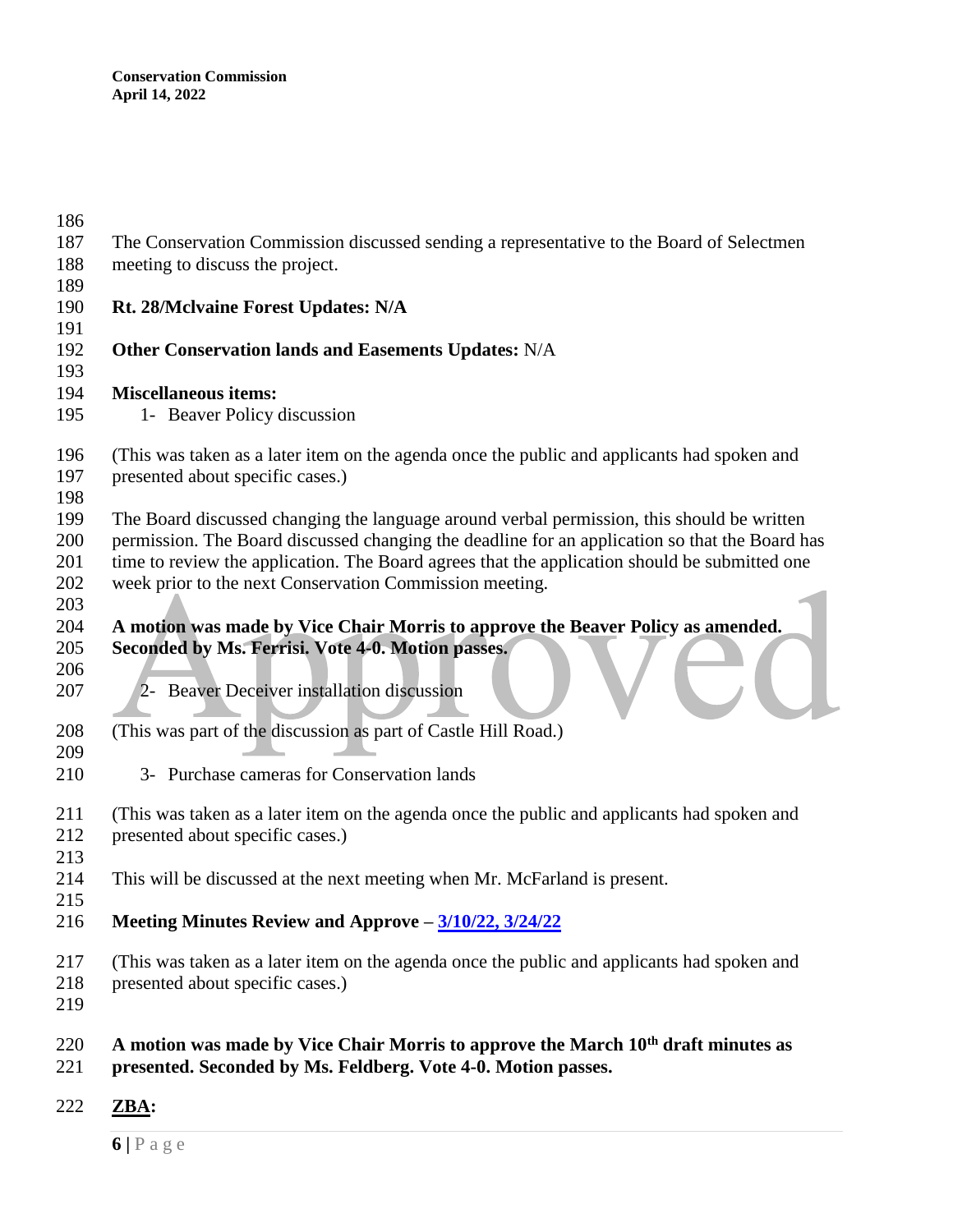- **[Case #10-2022:](https://www.windhamnh.gov/DocumentCenter/Index/947) Parcel(s) 24-F-06**
- **Applicant- Benchmark LLC**
- **Owner(s) – Edward and Renee Hahn**
- **Location- Johnny Hill Road**
- **Zoning District- Rural District**
- 

 To allow construction of a new home on an approximately 7.26-acre lot that does not have the required 175' frontage on a Town Class V Road, as listed Section(s) 702 and Appendix A-1. To allow 240' of frontage, when the required frontage is 175'. To allow development of a home

- within 100' of a wetland
- 

 Mr. Joseph Maynard of Benchmark LLC addressed the Board. Mr. Maynard stated that he will be going before ZBA in a few weeks and Vice Chair Morris stated he would like to have a site

walk on the site. Mr. Maynard stated that the applicant is looking for one house lot on the 7-acre

- property. Mr. Maynard stated that a Dredge and Fill Permit will be necessary as well as other special permits. Mr. Maynard reviewed where the property was located in proximity to Bear Hill
- Road and Heritage Hill Road and where the access point to Johnny Hill Road would be.
- Mr. Maynard reviewed discontinued roads in town and the best way to proceed when an owner,
- per the RSA, has the right to access their property; that right cannot be restricted. Also, the Board
- and Mr. Maynard discussed how the road might be "split" in this case.
- 

 Vice Chair Morris stated that they were being asked to comment to the ZBA for construction in 246 the WWPD.Ms. Ferrisi asked about where a well would be located. Mr. Maynard stated that he has not yet located where the well will be. Mr. Maynard stated that recently, ZBA has asked for site walks and he is happy to have the Conservation Commission come on the site walk and to answer their questions when there.

 Ms. Wendy Williams, 28 Bear Hill Road addressed the Board. Ms. Williams stated that she has walked the length of this area for historic purposes. Ms. Williams asked if the applicant was planning on building up the land with fill in order to build. Ms. Williams also stated that there is a significant wetland and historical items on other properties in the area. Ms. Williams stated that she had been told that not even a trail could be made on the property even to access historic items behind this.

- 
- Mr. Maynard stated that he is not sure where the crossing will be yet.
-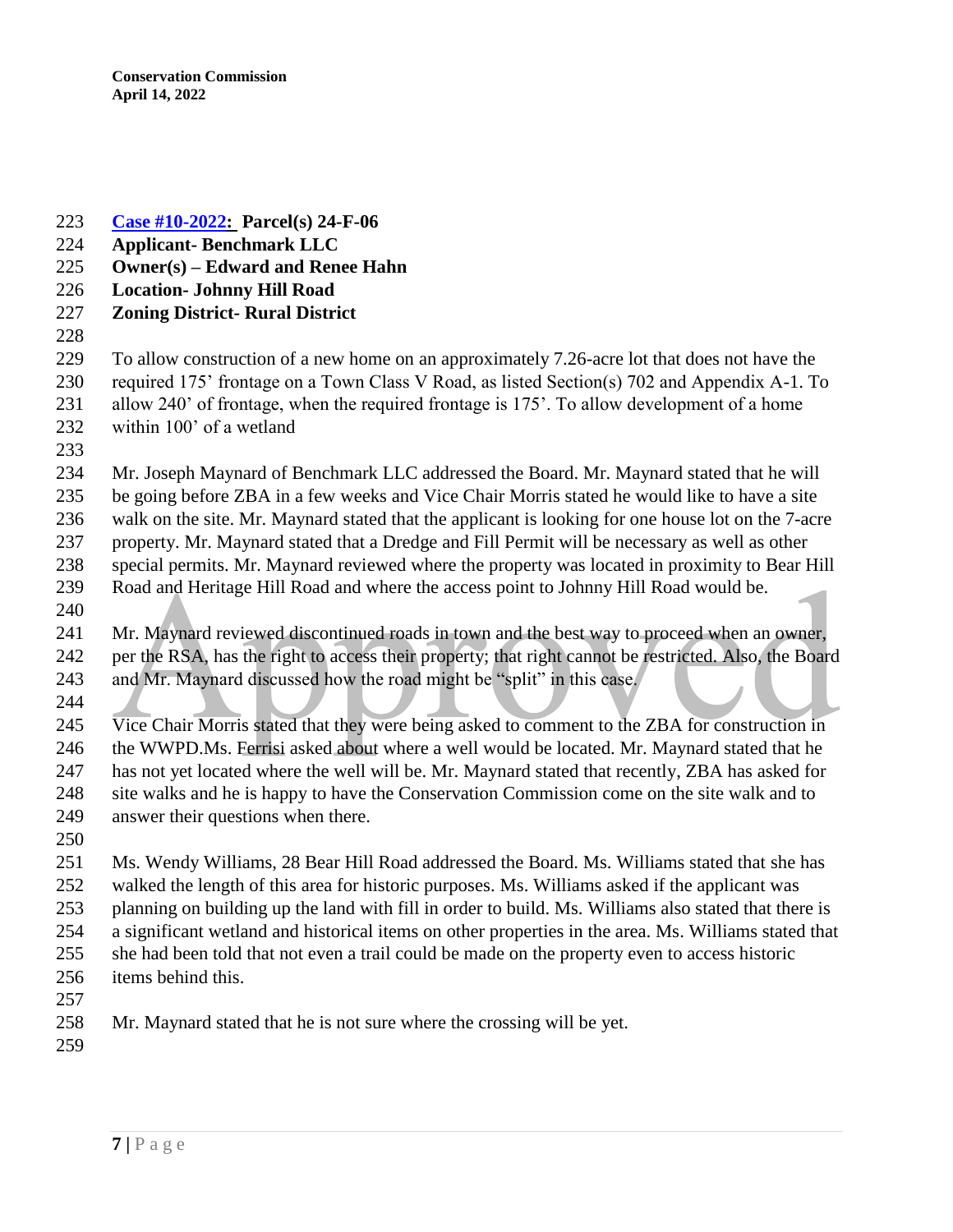Chairman Curto stated that the Board would like more information in order to comment and they

- would also like a site walk for the area. The Board would like further clarity on the wetland impacts as well.
- 
- **[Case #11-2022:](https://www.windhamnh.gov/DocumentCenter/Index/948) Parcel(s) 21-V-230A**
- **Applicant- Benchmark LLC**
- **Owner(s) – Arthur Breslin**
- **Location- 28 Fish Road**
- **Zoning District- Residential District A / WPOD**
- 

To raze the existing structure and construct a new single-family dwelling on a pre-existing, non-

conforming lot. To allow the dwelling to be placed 8' from the front lot line, 9' on the North

Eastern side yard, 2' from the South Western side yard, and 9' from the rear yard lot lines.

Where the setback requirements are 50' for front yard, and 30' for side and rear yards. To allow

- a lot size of approximately 4,571 SF, where a minimum lot size of 50,000 SF is required. To
- allow approximately 63' of frontage on a private road, where a public road has a 175' lot

frontage as a requirement. To allow the coverage of 25.4 %, where a maximum of 20% is

- required in Residential District A, Cobbett's Pond and the Canobie Lake Watershed Protection Districts.
- 

Mr. Joseph Maynard of Benchmark LLC addressed the Board. Mr. Maynard stated that they are

looking to raze the structure and put a structure on the property that reduces the building

coverage than what is existing and it will also fit the lot a bit better according to Mr. Maynard.

- There is a porous driveway and the geogrid on the side; there will be a one car garage. Mr. Maynard stated that they will relocate the well and be doing drop line infiltration. The old well
- will be capped. Vice Chair Morris asked if they might request a site walk. Mr. Maynard stated
- that the property will need a major POD and it will also need to go before ZBA. The Board is in
- agreement to request a joint site walk.
- 
- **Parcel(s) 17-L-80**
- **Applicant- Benchmark LLC**
- **Owner(s) – Anthony Deluca**
- **Location- 24 Horseshoe Rd**
- **Zoning District- Residential District A / WPOD**
- 
- Boathouse and Wall
- 

 Mr. Joseph Maynard of Benchmark LLC addressed the Board. Th applicant would like to rebuild the wall and the boathouse on the property. Mr. Maynard stated that the plan is for the two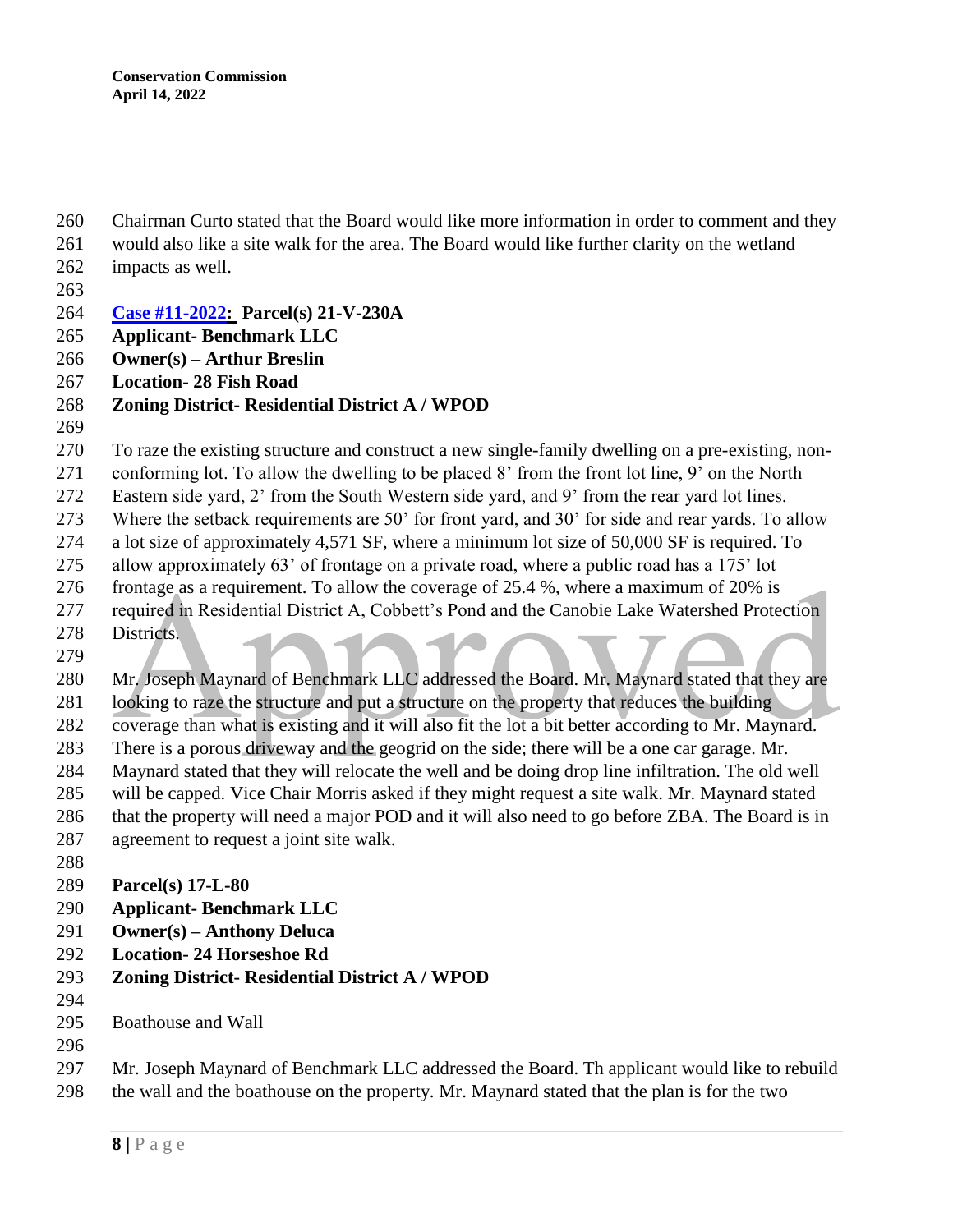structures to be replaced on the property. Chairman Curto asked if there was any storm water

- management planned. Mr. Maynard explained that the new construction on the property has
- storm water management and explained the drip line infiltration and other basins. Mr. Maynard
- explained that the applicant would likely use concrete instead of the granite that is currently there. The Board and Mr. Maynard discussed when the construction would be completed; it
- would likely be when the water was low, before it was let out and the materials would be brought
- in before the house is constructed. Chairman Curto signed the paperwork for the boathouse and
- the wall. Mr. Maynard stated that the ramp made of sand would not change at all.
- **PB:**
- 

## **[Case 2021-49](https://www.windhamnh.gov/DocumentCenter/Index/777) – 154 Rockingham Road (Parcel 8-B- 6200); Major Final Site Plan**

- **Application, WWPD Special Permit, and Design Review Regulations Application; Zone – Neighborhood Business, WWPD, and Rt. 28 Access Management Overlay District.**
- 
- The applicant, Richard Gregory of Edward N. Herbert Assoc., Inc., representing property owner
- Comrock, LLC, Gerry Beique, Mgr., requests a Major Final Site Plan, Wetland and Watershed
- Protection District (WWPD) Special Permit, and Design Review Regulations Application for a
- proposed 3,600 sq.ft. commercial building, associated parking, and access.
- *Previous hearing dates: 11/17/21 (opened and immediately continued); 12/15/21 (immediately*
- *continued); 1/19/22 (immediately continued)*
- 

 Mr. Shayne Gendron of Edward N. Herbert and Associates addressed the Board. Mr. Gendron stated that this is a continuation of a final application. Mr. Gendron stated that they have been permitted by ZBA to put the building in the WWPD. The parking, septic and retaining wall was also discussed as items that have been worked on since the last time the Board saw this application. Mr. Gendron stated that they have used to input from the town's engineer to change the flow of traffic around the site and to do angled parking around the site. There is a retaining wall and the applicant has gone back to the fire department to ask for input as well. Mr. Gendron stated that they have proposed a bioretention area for snow storage and there is also underground infiltration for drainage on the site. The state driveway permit has been approved along with the septic approval. Mr. Gendron stated that Mr. Luke Hurley will also be present at the ZBA meeting to review the wildlife study; Mr. Hurley could not be present this evening. Mr. Gendron stated that the applicant has strived to impact the wetland as little as possible and has tried to incorporate as much input as possible from the town's engineer. Mr. Gendron stated that the applicant is still open to donating some of the land to Conservation. Vice Chair Morris stated that putting a retaining wall in a wetland for the sake of construction goes against his grain. Yet, he also understands that Mr. Gendron and the applicant has done a

- great job. Mr. Gendron stated that the applicant has not been taxed on the property as if it were
- an unbuildable lot. Mr. Gendron stated that they have also made the building slightly smaller.